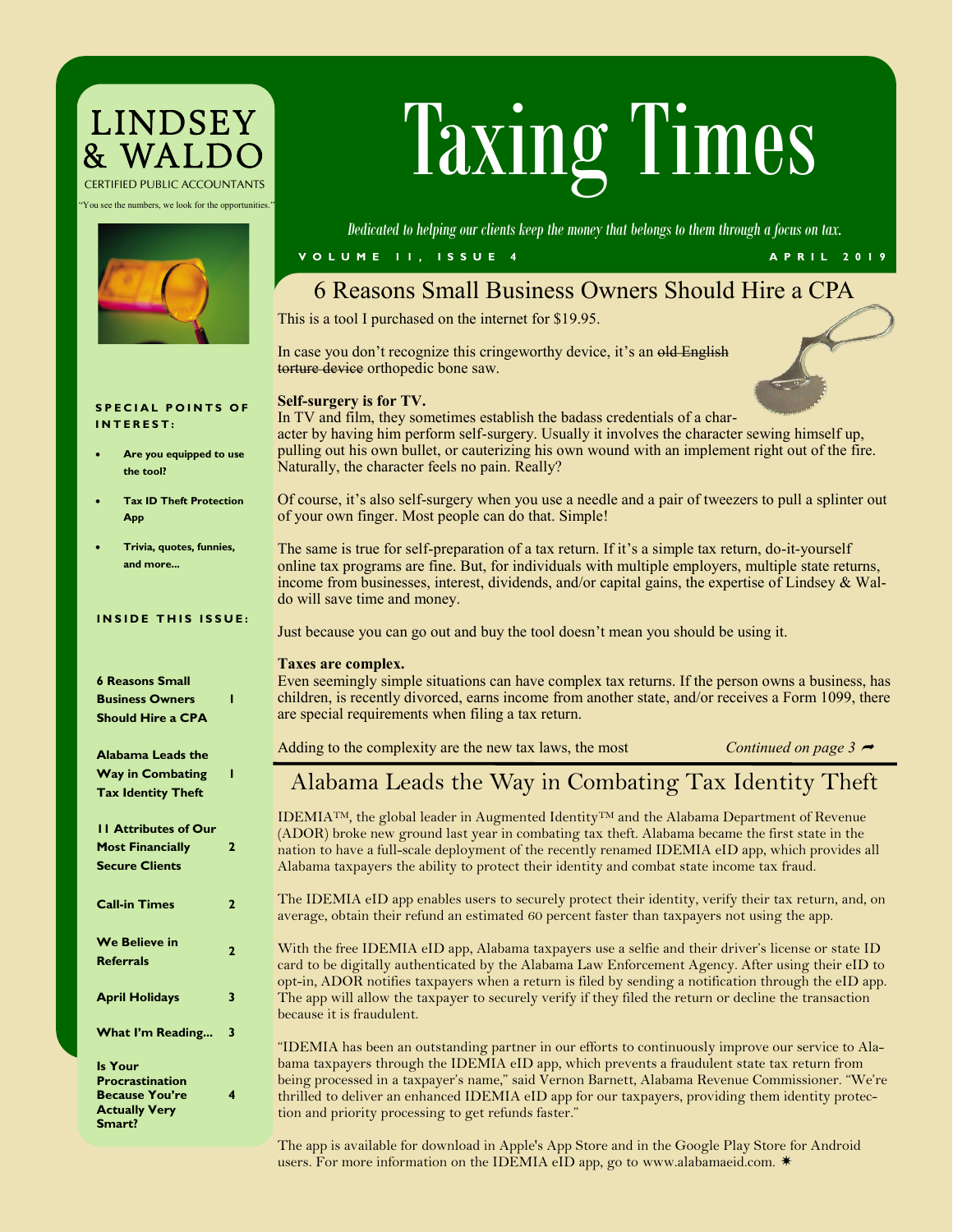### 11 Attributes of Our Most Financially Secure Clients

If you pay attention to the news media, a few things become clear:

1) Chaos is coming;

- 2) Chaos is already here; and
- 3) Did we mention anything about the chaos?

It's true (and a very good reason to carefully monitor your media intake). So, becoming a household that will be able to ride through instability and uncertainty is a pretty essential component for life success.

Which is why I'd like to tell you about our clients who have prepared themselves well. I'm not naming any names here, but I am interested in commonalities. And you'll notice that these are just as significantly about your mindset as you relate to your finances, as about your behaviors.

*Here's what we have learned about our most financially-secure clients:*

1) **He always spends less than he earns.** In fact, his mantra is that over the long run, you're better off if you strive to be anonymously rich rather than deceptively poor.

2) She knows that patience is truth. The odds are you won't become a millionaire overnight. If you're like her, your security will be accumulated gradually, by diligently saving your money over multiple decades.

3) He pays off his credit cards in full every month. He's smart enough to understand that if he can't afford to pay cash for something, then he can't afford it.

4) **She realized early on that money does not buy happiness.** If you're looking for financial joy, you need to focus on attaining financial freedom.

5) He understands that money is like a toddler; it is incapable of managing itself. After all, you can't expect your money to grow and mature as it should without some form of credible money management.

6) She's a big believer in **paying yourself first.** It's an essential tenet of personal finance and a great way to build your savings and instill financial discipline.

7) She also knows that the few millionaires that reached that milestone without a plan got there only because of dumb luck. **It's not enough to simply "declare" to the universe that you want to be financially free.** This is not a "Secret".

8) When it came time to set his savings goals, he wasn't afraid to **think big.** Financial success demands that you have a vision that is significantly larger than you can currently deliver upon.

9) He realizes that stuff happens, and that's **why you're a fool if you don't insure yourself against risk.** Remember that the potential for bankruptcy is always just around the corner and can be triggered from multiple sources: the death of the family's key breadwinner, divorce, or disability that leads to a loss of work.

10) She understands that time is an ally of the young. She was fortunate (and smart) enough to begin saving in her twenties, so she could take maximum advantage of the power of compounding interest on her nest egg.

11) He's not impressed that you drive an over-priced luxury car and live in a McMansion that's two sizes too big for your family of four. Little about external "signals" of wealth actually matter to him.

*And a little bonus, if you will:* **She doesn't pay taxes which could have been avoided with a simple phone call to her tax professional.** She gets the advice, guidance, and expert assistance of a professional, and doesn't waste her time trying to learn the tax code as well as those who have put in thousands of hours of their life to do so. If you're not already there, I hope you join these ranks in future years.

*"A photograph is usually looked at, seldom looked into." - Ansel Adams*  $*$ 

This month's special Member-Only call-in times for Lindsey's Insider's Circle will be 4/22/19 from 2:00 to 4:00 pm.

To schedule your appointment, contact Kristen at (251) 633-4070.

## Not a member yet? Find out how to become one TODAY!

## We Believe in Referrals

We really believe in the process of referrals, so part of the service we provide is to be sure to refer our clients and associates to other qualified businesspeople in the community.

Below, you'll find a list of areas in which we know very credible, ethical, and outstanding professionals. If you're looking for a professional in a specific area we've listed, please feel free to contact us. We will be glad to put you in touch with the people we know who provide these products or services.

- **Identity Theft Restoration**
- Banker
- Massage Therapist
- Welding Supplies
- Printer
- Realtor
- Business Insurance
- **Attorney**
- Life Insurance
- Travel Agent
- Home Insulation
- Custom Embroidery and Monogramming
- Financial Advisor
- Bulk Port Facility
- Veterinarian
- Remodeler
- Health Coach
- Barber

If and only to the extent that this publication contains contributions from tax professionals who are subject to the rules of professional conduct set forth in Circular 230, as promulgated by the United States Department of the Treasury, the publisher, on behalf, of those contributors, hereby states that any U.S. federal tax advice that is contained in

such contributions was not intended or written to be used by any taxpayer for the purpose of avoiding penalties that may be imposed on the taxpayer by the Internal Revenue Service, and it cannot be used by any taxpayer for such purposes. \*

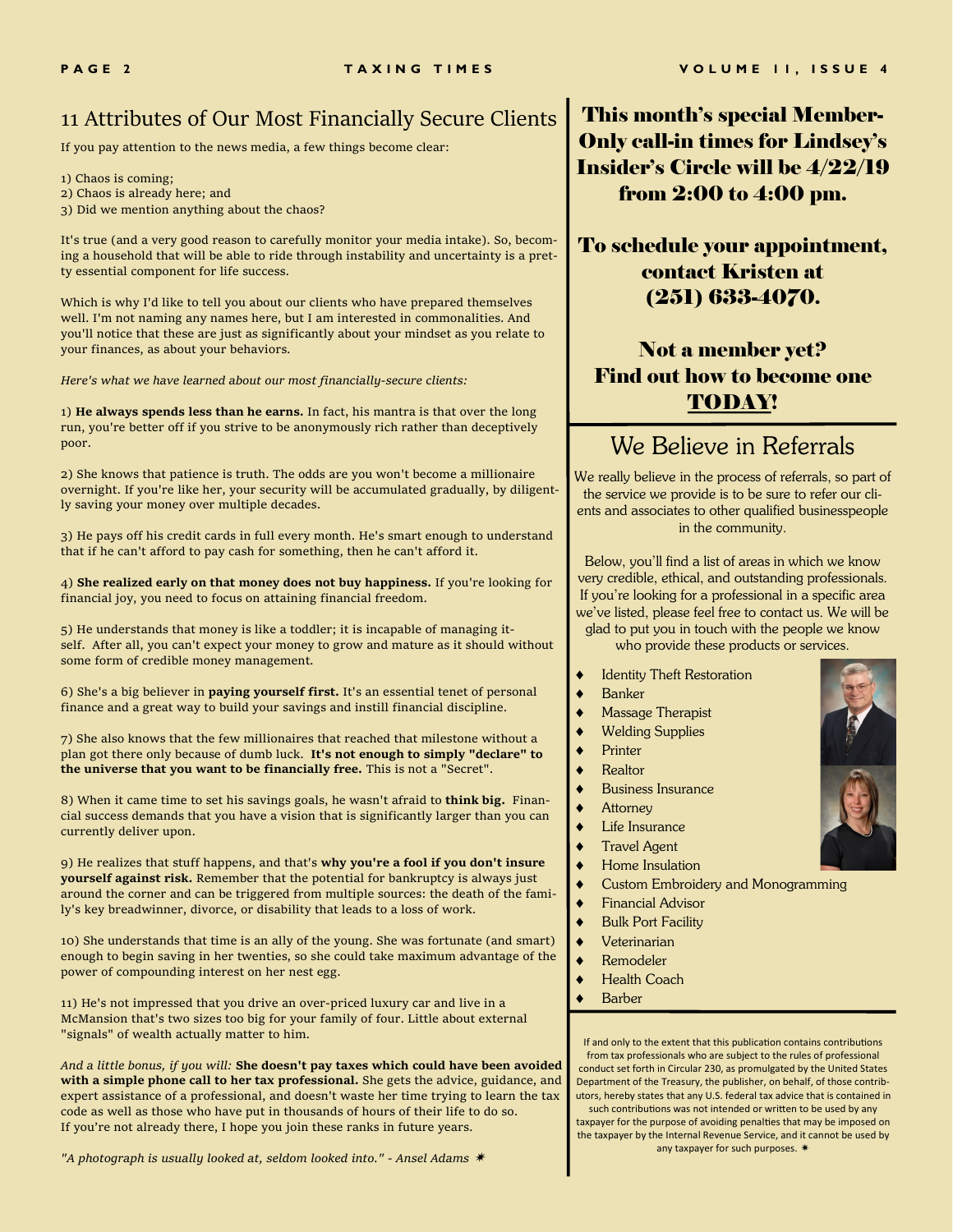## 6 Reasons Small Business Owners Should Hire a CPA *— continued from page 1*

comprehensive tax overhaul in 30 years. The changes affect everyone. The small business owner needs someone like Lindsey  $\&$ Waldo who has "seen it all before" and keeps up with tax law changes.

Do-it-yourself software doesn't always have the answers. Just because you can go out and buy the tool doesn't mean you should be using it.

#### **Time is money.**

While the fee for a self-prepared tax return online may be \$150 or less, many do-it-yourself filers spend an inordinate amount of time on it. The time spent preparing your own tax return may be more painful than using this tool on yourself. According to the IRS, the average person spends 13 hours preparing their return. Using a professional can reduce the time to what it takes to gather the tax documents and forward them to our office. If your time is better spent with family, friends, or even binge-watching TV during the early days of spring, then using Lindsey & Waldo can make for sunnier, and more profitable, days.

Just because you can go out and buy the tool doesn't mean you should be using it.

#### **Lindsey & Waldo can save you real money.**

According to a 2017 survey by the National Society of Accountants, the average cost for professionally prepared federal and state tax returns was \$273. Add a Schedule C for business income and the cost increases \$184. In addition to saving you hours and hours of painfully boring and perilous tax guessing, Lindsey  $\&$ Waldo also know what's deductible and what's not and the best way to keep track of it. Even if you earn a little money on the side, Lindsey & Waldo may be able to find you deductions or credits that will more than pay for our services. To top it off, the cost of bone saws, as well as the cost of having your taxes profes-

**April Holidays**

In case you didn't know it, April begins with April Fool's Day (April 1), and ends with Honesty Day (April 30). But sandwiched in between are Tax Day (April 15) and a bounty of, perhaps other lesser known, observances:

- National Sourdough Bread Day April 1
- Tater Day (Sweet Potatoes) April 1 (First Monday in April)
- National Peanut Butter and Jelly Day April 2
- National Chocolate Mousse Day April 3
- National Burrito Day April 4
- National Deep Dish Pizza Day April 5
- National Caramel Popcorn Day April 6
- Coffee Cake Day April 7
- Grilled Cheese Sandwich Day April 12
- Plum Pudding Day April 21
- National Cherry Cheesecake Day April 23
- National Pigs-in-a-Blanket Day April 24
- National Shrimp Scampi Day April 29

sionally prepared, are qualifying business deductions.

Just because you can go out and buy the tool doesn't mean you should be using it.

#### **Mistakes will cost you.**

Studies show self-prepared tax returns contain more mistakes… and they can cost you big time. I've seen self-prepared returns with all kinds of mistakes; deductions entered on the wrong form, expenses deducted twice, income left off. All of these leave the taxpayer open for audits and liable for past taxes, interest, and penalties. For errors the IRS believes are not accidental, taxpayers can face huge fines and even criminal charges. The best way to make sure your return is done right is to use a professional at Lindsey & Waldo that lives and breathes taxes every day of the year. Or at least more frequently than you do.

Don't make mistakes that could cost you an arm or a leg. Just because you can go out and buy the tool doesn't mean you should be using it.

#### **Peace of mind is worth it.**

Remember the last time you finished your taxes, pleased with the refund, but less than confident in the accuracy of the return? Did that particular deduction or credit really apply to you? The only people that look forward to an IRS audit are IRS auditors and the best way to avoid their scrutiny is to make sure your return is done right. The best way to do that is to use a professional at Lindsey & Waldo that lives and breathes taxes every day of the year. Or at least more frequently than you do. There's no guarantee you won't get audited, but if you do, we'll be there to stand between you and the IRS.

Just because you can go out and buy the tool doesn't mean you should be using it.  $*$ 

#### What I'm Reading...

#### **NOW**

The Enemy of My Enemy by W.E.B. Griffin and William E. Butterworth, IV Talk Triggers by Jay Baer and Daniel Lemin



#### **RECENTLY**

**Twist and Turn by Tim Tigner** Who's in Your Room?: The Secret to Creating Your Best Life by Ivan Misner, Ph.D., Stewart Emery, L.H.D., and Rick Sapio

> "It's income tax time again, Americans: time to gather up those receipts, get out those tax forms, sharpen up that pencil, and stab yourself in the aorta." *-Dave Barry*

"If your biggest tax deduction was bail money, you might be a redneck." *- Jeff Foxworthy*

No foolin'!